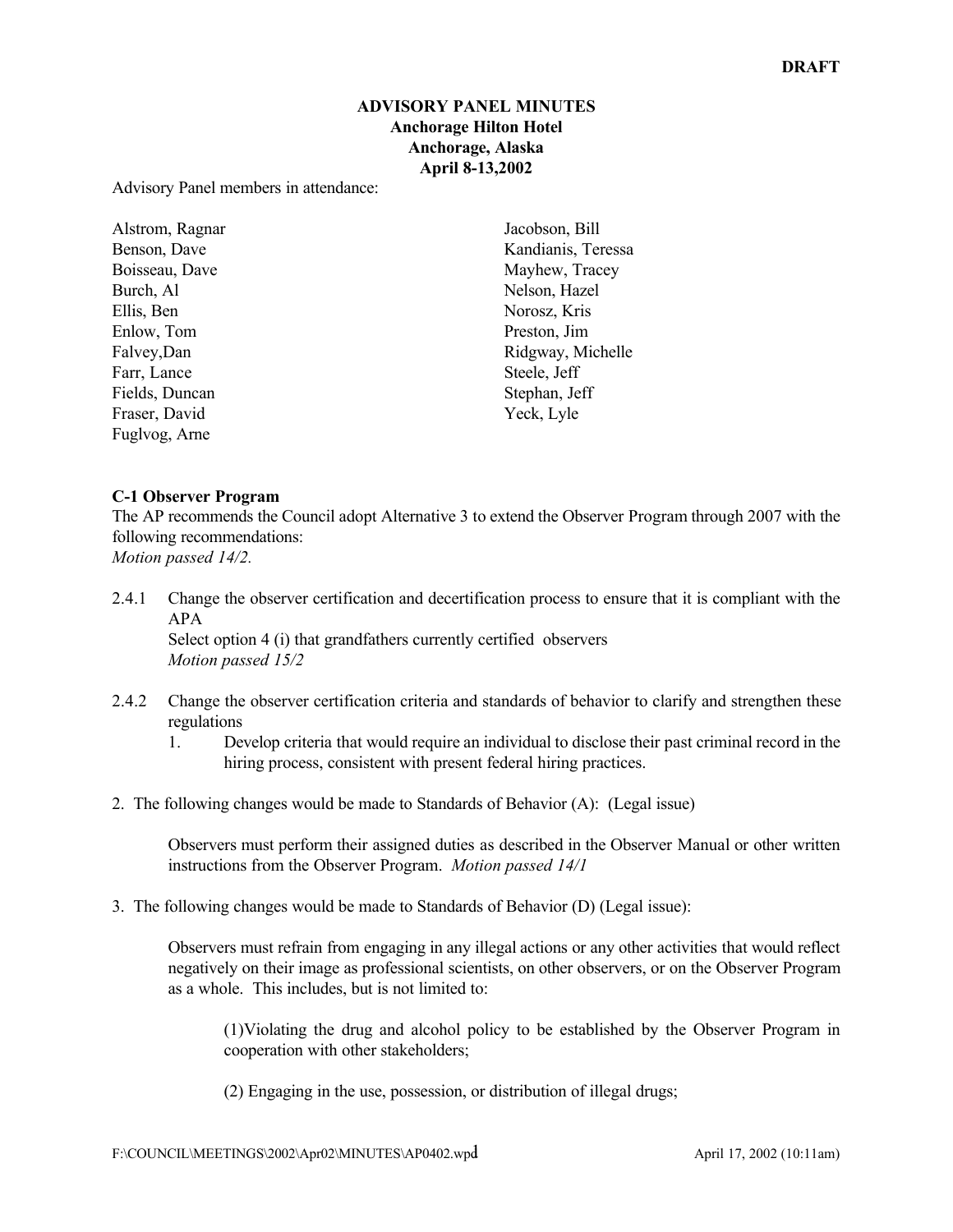(3) Engaging in sexual relations with personnel of the vessel or processing facility to which the observer is assigned, or with any vessel or processing plant personnel who may be substantially affected by the performance or nonperformance of the observer's official duties. *Motion passed 15/2*

- 2.4.3 Replace the observer provider (contractor) certification and decertification process with an APA compliant permitting process similar to that used for other NMFS Alaska Region permits. 9. (i) they would have grandfather rights under the new regulations and would not have to reapply *Motion passed 15/2*
- 2.4.4 Change the duties and responsibilities of observer providers (contractors) in order to eliminate ambiguities and to strengthen the regulations governing the relationship between NMFS and the observer providers
- 1. The following changes would bemade to the items currently listed as observer provider responsibilities and duties in the regulations at:
	- b. Two sub-options for 50 CFR  $\S 679.50$  (i)(2)(ii): (Non-legal issue)
		- i) Ensuring that only observers with valid North Pacific groundfish observer certification provide observer services and that these observers are: 1) fit for duty at the time of embarkation, and 2) have successfully completed all NMFS required training before deployment. Fit for duty means the observer is fully capable of performing all their assigned duties.

And accepting lettres c-n as written, with the exception of element h, which would remain at status quo. *Motion passed without objection.*

#### *A motion to remove item N failed 15/3.*

*We the minority feel that this item should remain status quo. This requirement, particularly in regards to observer illness, has confidentiality concerns which were brought out in public testimony and discussions. Signed Jim Preston, Tracey Mayhew, and Al Burch*

2. The following changes would be made to the existing conflict of interest regulations for observer providers:

(ii) Observer providers must assign observers without regard to any preference by representatives of vessels and shoreside facilities other than when an observer will be deployed. *Motion passed without objection.*

3. The following would be added to the current list of observer provider responsibilities and duties: (ii) Observer providers must furnish a NMFS produced pamphlet of information describing

the observer job to all observer candidates prior to hiring.

*Motion passed without objection*.

- c. Observer providers must verify that the vessel has a valid USCG safety decal before placing an observer onboard.
- d. Observer providers must allow observers on pollock catcher vessels delivering shoreside the time necessary to complete their sampling at shoreside plants.
- e. Observer providersmust ensure that their observers completetheir vessel and/or plantsurveys before performing other jobs or duties which are not part of NMFS groundfish requirements.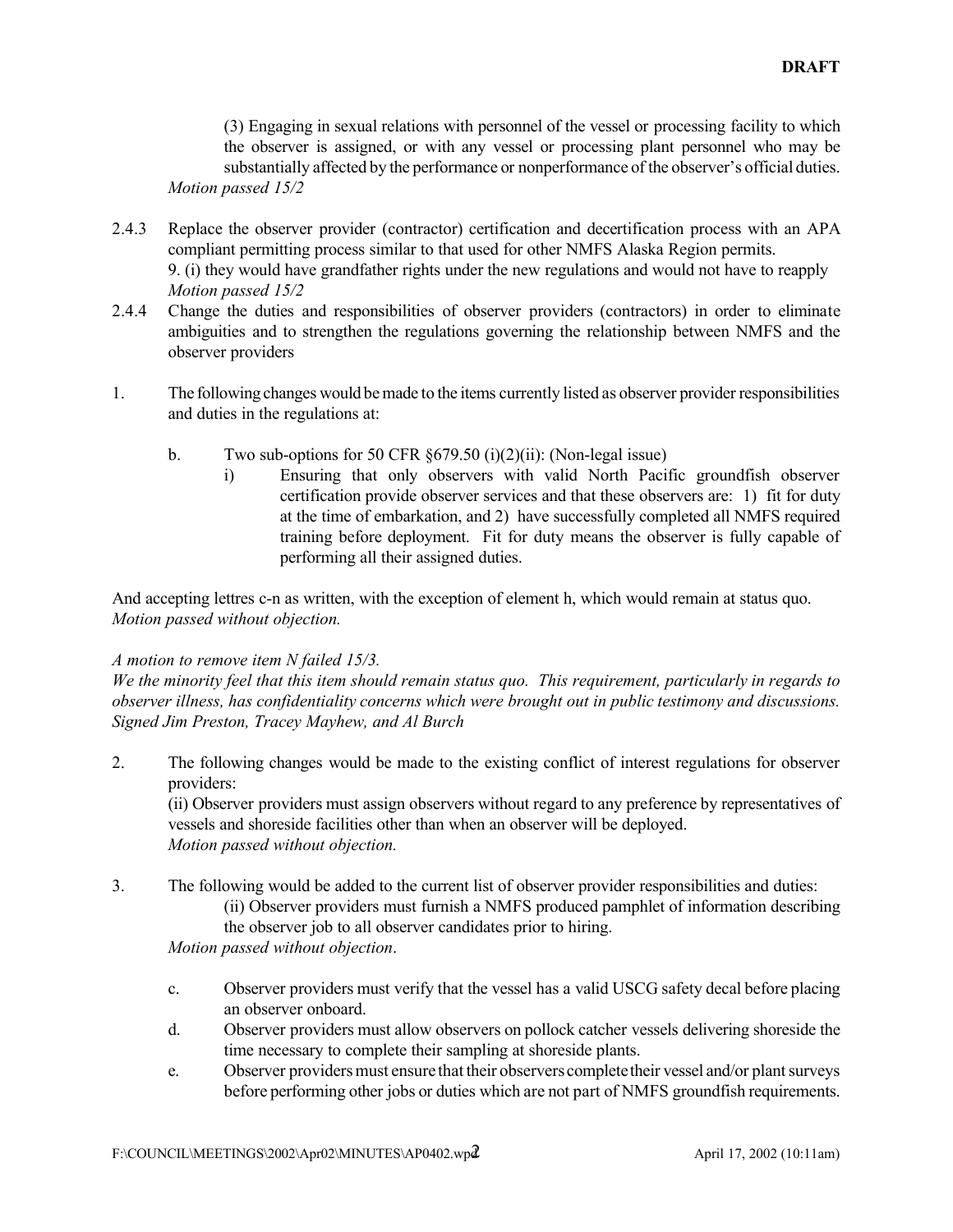2.5 Option 2 for Alternatives 2 and 3: Grant NMFS the Authority to Place NMFS Staff and Other Qualified Persons Aboard Vessels and at Plants

Modify the suboption: Cap NMFS staff deployment days at 36,750 days *Motion passed 16/1*

Modify the suboptions for affected entities and the number of deployment days:

1. Groundfish and halibut vessels less than 60' would be exempt. The AP requests NMFS identify specific data needs for this fleet, then work with industry associations to develop a voluntary pilot program to test appropriate criteria for vessel selection and data gathering needs. *Motion failed 6/10.*

2. Halibut vessels greater than 60' would not have to modify their fishing schedules to accomodate NMFS observers, and when possible, deployment of a NMFS staff observer should help the vessel meet existing groundfish observer requirements in addition to gathering new information. *Motion passed 15/2.*

### *Minority Report*

*We the undersigned members of the AP believe a voluntary pilot program is the appropriate mechanism to develop criteria for this fleet. The analysis notes several provisions of the current plan that would have to be suspended to place observers on the fleet. There will be undoubtably be others identified as observers are deployed. Giving NMFS the authority to mandate ourselves before these issues are resolved could lead to severe impacts, few of which are identified in the analysis. Signed: Dan Falvey, Ragnar Alstrom, Jeff Steele, Hazel Nelson, Ben Ellis.* 

Additionally, the AP recommends to the Council that the Observer program expand current observer training to include a fullsafety day once every two years to bring its curriculumup to IPHC standards. *Motion passed unanimously.*

The AP is concerned with the direction guiding the North Pacific Groundfish observer program. NMFS has not clearly defined the long termobjectives of the program. This lack of definition makes it difficult to evaluate the current program. More importantly it makes it difficult to evaluate proposed changes. At present, proposed changes are treatment of symptoms - band aids - that do not resolve the underlying disease and that have continually increased program costs. This conservation burden is not shared equally among those who benefit from it.

The AP suggests that the OAC consider that a first step in the long term restructuring process be development of a problem statement accompanied by identification of goals and objectives. Included should be a cost benefit analysis that identifies sectors benefitting from the observer program contrasted with those who pay for the program. If possible, costs should be ranked as a percent of revenue. *Motion passed 15/0/1*

We recommend the Council allow the current observer program to sunset on its current schedule, December 31, 2002, and then direct it to be redesigned from the ground up in a cooperative effort between industry and NMFS. *Motion failed 10/7. Main motion passed 15/3*.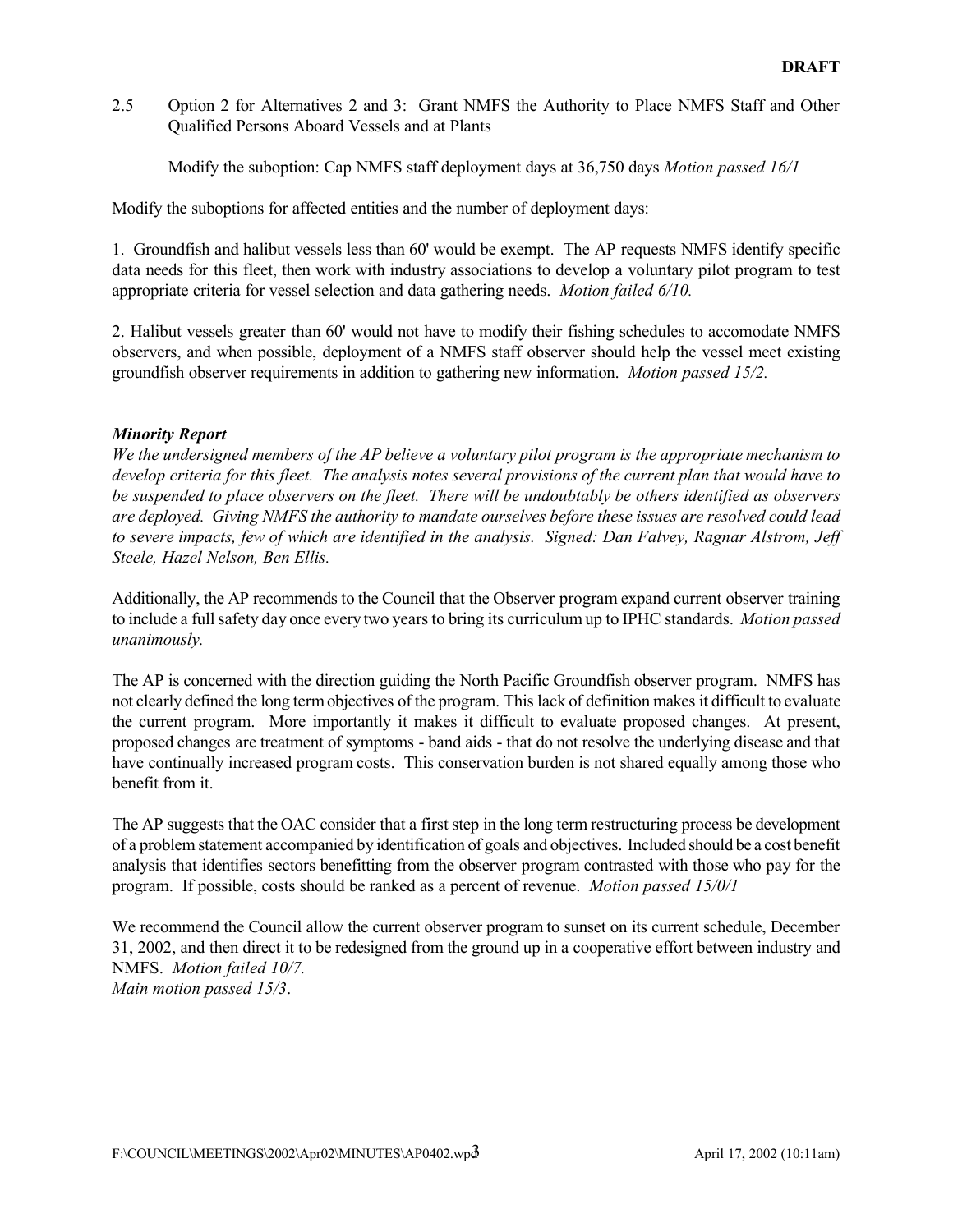### *Minority report*.

*We the undersigned members of the AP believe the existing observer program should sunset. The current inequities in cost/coverage, in addition to the often conflicting and inappropriate scope of observers duties are beyond correction. We support developing a new observer program more focused on scientific data needs and equitable cost sharing in replacement of the current plan. Signed: John Bruce, Al Burch, Ben Ellis, Jim Preston, Tom Enlow, Jeff Steele.* 

## **C-2 Halibut/Sablefish IFQ program**

## **(a) Final action on IFQ Implementation amendments:**

The AP recommends the Council support the 4 recommendations of NMFS staff.

### **(b) Final action on Community QS purchase plan amendments:**

The AP requests the Council adopt Alternative 2: Allow eligible Gulf of Alaska coastal communities to hold commercial halibut and sablefish QS for lease to and use by community residents (as defined by the following elements and options).

#### **Element 1. Eligible Communities (Gulf of Alaska Communities only)**

Rural communities with less than (Suboption 2: 1,500 people), no road access to larger communities, direct access to saltwater, and a documented historic participation in the halibut/sablefish fisheries: Communities meeting the above criteria should be listed as a defined set of qualifying communities. Communities not listed, must apply to the North Pacific Fisheries Management Council to be approved for participation in the program.

### **Element 2. Ownership Entity**

- (b) New non-profit community entity
- (c) New non-profit entity formed by an aggregation of several qualifying communities.
- (e) Regional or Gulf-wide umbrella entity acting as trustee for individual communities

### **Element 3. Use Caps for Individual Communities**

- (b) 1% of 2C and 0.5% of the combined 2C, 3A and 3B halibut QS, and 1% of Southeast and 1% of all combined sablefish QS.
- (d) ... Communities in 3A and 3B can not buy halibut quota share in 2C and communities in 2C cannot buy halibut quota shares in 3B.

### **Element 4. Cumulative Use Caps for all Communities**

(e) ....Communities would be limited to (3%) of 2C, 3A or 3B halibut QS and (3)% of the SE, WY, CG or WG sablefish OS in each of the first five years of the program, 15% total, and upon review of the programthe remaining quota share up to communities'individual use caps can be purchased.

#### **Element 5. Purchase, use and sale restrictions.**

Block Restrictions (Block restrictions are retained if the community transfers QS.)

(c) Allow communities to buy blocked and unblocked shares. However individual communities will be limited to 10 blocks of halibut QS and 5 blocks of sablefish QS in each management area.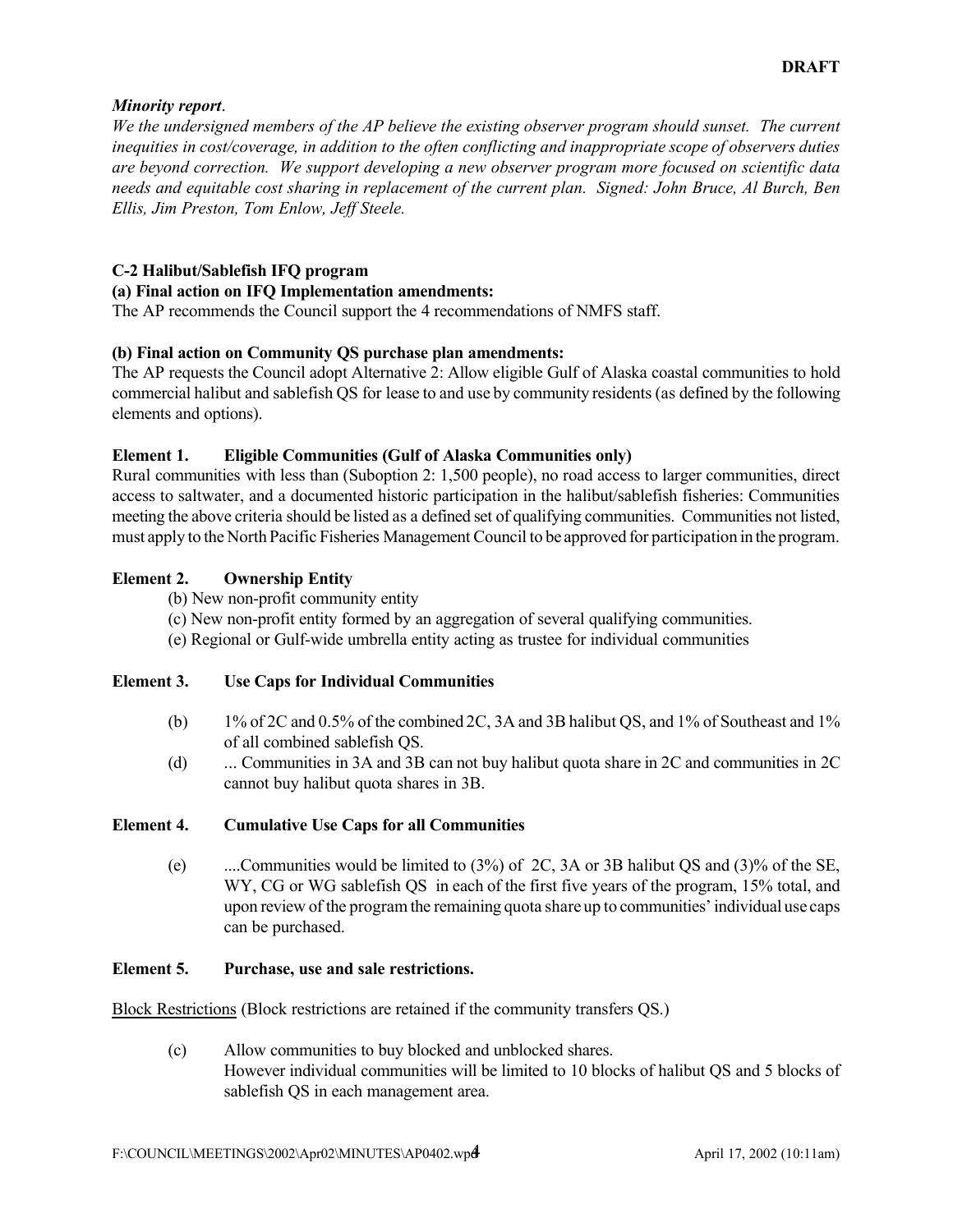- Suboption 3: Restrict community purchase of blocked (halibut) quota share to blocks of shares which, at the time of the implementation of sweep provisions (1996 for halibut), exceeded the following minimum poundage of IFQ:
	- (a) For Areas 2C and 3A, minimum halibut IFQ poundage of 3,000 pounds.
	- (b) For areas SE, WY, CG, and WG, minimum sablefish IFQ poundage of 5,000 pounds.

Vessel Size Restrictions (Vessel size restrictions are retained if the community transfers the QS)

(b) QS held by communities under this program would be exempt from vessel size (share class) restrictions while the QS is owned and leased by the community.

### Sale Restrictions:

- (a) Communities may only sell their QS:
	- (c) for one of the following purposes:
		- (a) generating revenues to sustain, improve, or expand the program
		- (b) Liquidating the entity's QS assets for reasons outside the program. In that event, NMFS would not qualify that entity or another entity to hold QS for that community for a period of 3 years.

#### Use Restrictions

- (a) Leasing of community quota share shall be limited to an amount equal to 50,000# of halibut and (50,000#) of sablefish IFQs, inclusive of any IFQ owned, per transferee.
- (b) Leasing of community quota share shall be limited to an amount equal to 50,000# of halibut and (50,000#) of sablefish IFQs, inclusive of any IFQ owned, per vessel .

### **Element 6: Communities participating in the program must adhere to the following performance standards established by NMFS in regulation.**

(a) Leasing of annual IFQs resulting from community owned QS shall be limited to residents of the ownership community. (Residency criteria similar to that established for the subsistence halibut provisions shall be used and verified by affidavit.)

The following should be seen as goals of the program with voluntary compliance monitored through the annual reporting mechanism and evaluated when the program is reviewed. When communities apply to the program they must describe how their use of QS will comply with program guidelines. This information will be used as a benchmark for evaluating the program.

- (b) Maximize benefit from use of community IFQ for crew members that are community residents.
- (c) Insure that benefits are equitably distributed throughout the community.
- (d) Insure that QS/IFQ allocated to an eligible community entity would not be held and unfished.

### **Element 7. Administrative Oversight**

(A) Require submission of a detailed statement of eligibility to NMFS prior to being considered for eligibility as a community QS recipient. The statement would include: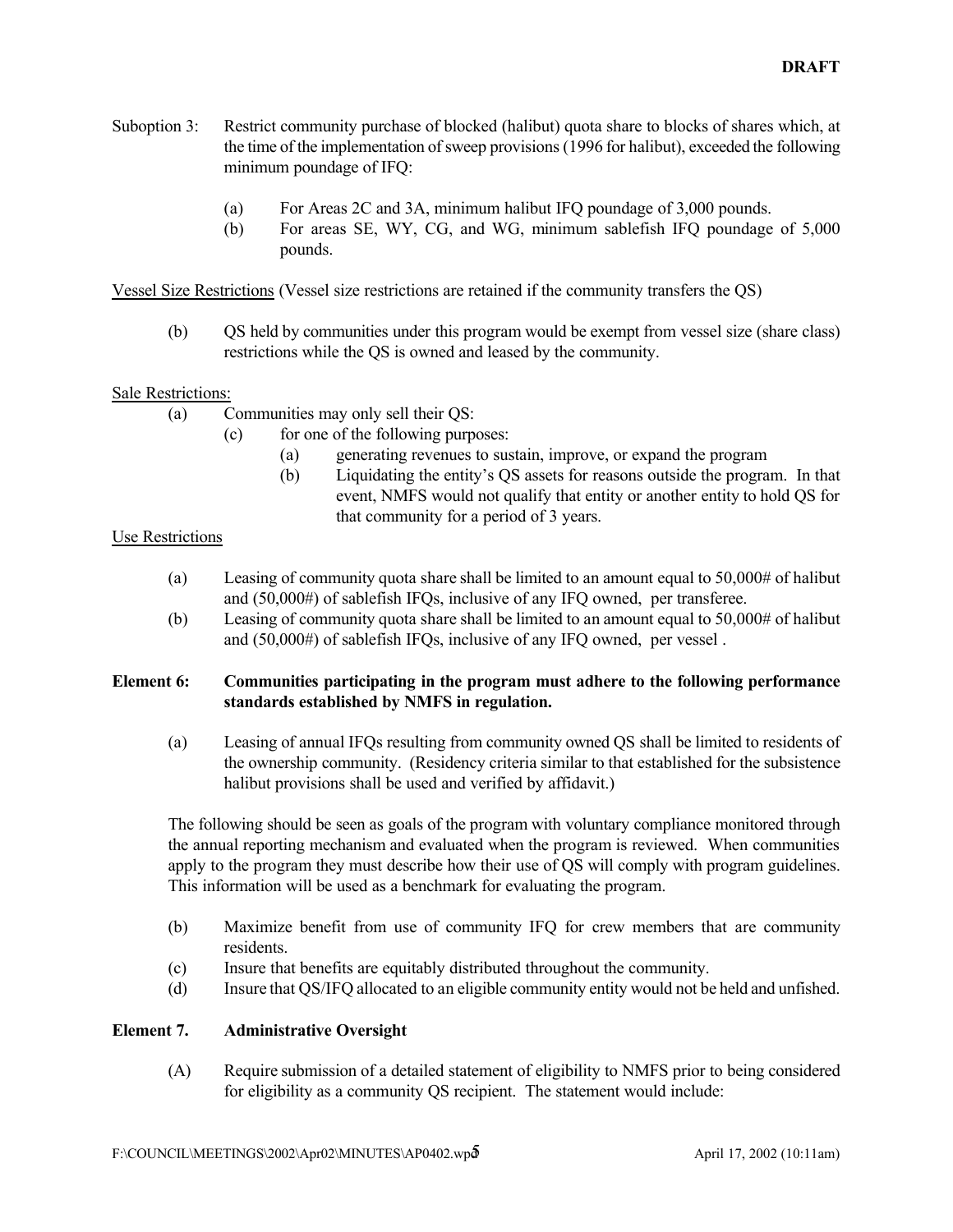- (a) Certificate of incorporation
- (b) Verification of qualified entity as approved in Element 2
- (c) Documentation demonstrating accountability to the community
- (d) Explanation of how community intends to implement the performance standards.
- (B) Require submission of an annual report detailing accomplishments. The annual report would include:
	- (a) A summary of business, employment, and fishing activities under the program
	- (b) A discussion of any corporate changes that alter the representationalstructure of the entity
	- (c) Specific steps taken to meet the performance standards
	- (d) Discussion of known impacts to resources in the area.

### **Element 8 Sunset Provisions**

(b) Review program after 5 years.

*Motion passed 13/8.*

*A motion to adopt Alternative 1, Status Quo, failed 14/6/1*

#### *Minority Report*

The minority wish to commend the makers of the motion, and the work that was done to craft it. We believe that the motion, while well intended, lacks detail and the public scrutiny necessary to insure it addresses the *problem statement.* 

*The addition of communities as quota share ownersis a radicalshift from the existing program. This radical shift will not accomplish the goal in the problem statement of, "minimizing adverse economic impacts" on these struggling, small, remote, coastal communities. These communities have socio-economic problems that are deeper and more far reaching than can be addressed with this motion.*

*The second part of the problem statement states, "The Council seeks to provide for this sustained participation without undermining the goals of the halibut and sablefish IFQ program or precluding entrylevel opportunities for fishermen residing in other fishery-dependent communities." The addition of communities and the resulting management entities increases the pool of possible buyers that will compete with newentrants outside these communities. The communities or the managing entities are non-profit and* can compete for the available quota on a non-tax dollar basis which puts them at a distinct advantage in the *marketplace.* 

*There is nothing in this motion that by regulation forces the monies gained by the lessee to stay in the communities, there is no legal requirement that the fish be caught with the vessels crewed by people from the community, and the fish does not need to be delivered or processed in the community.* 

*The AP received public testimony from 4 people, 3 of which testified against the concept of allowing communities to own quota shares. There was no testimony from any of the 45 communities to the need for this program.* 

*Signed: Craig Cross, John Bruce, Dave Benson, Jeff Steele*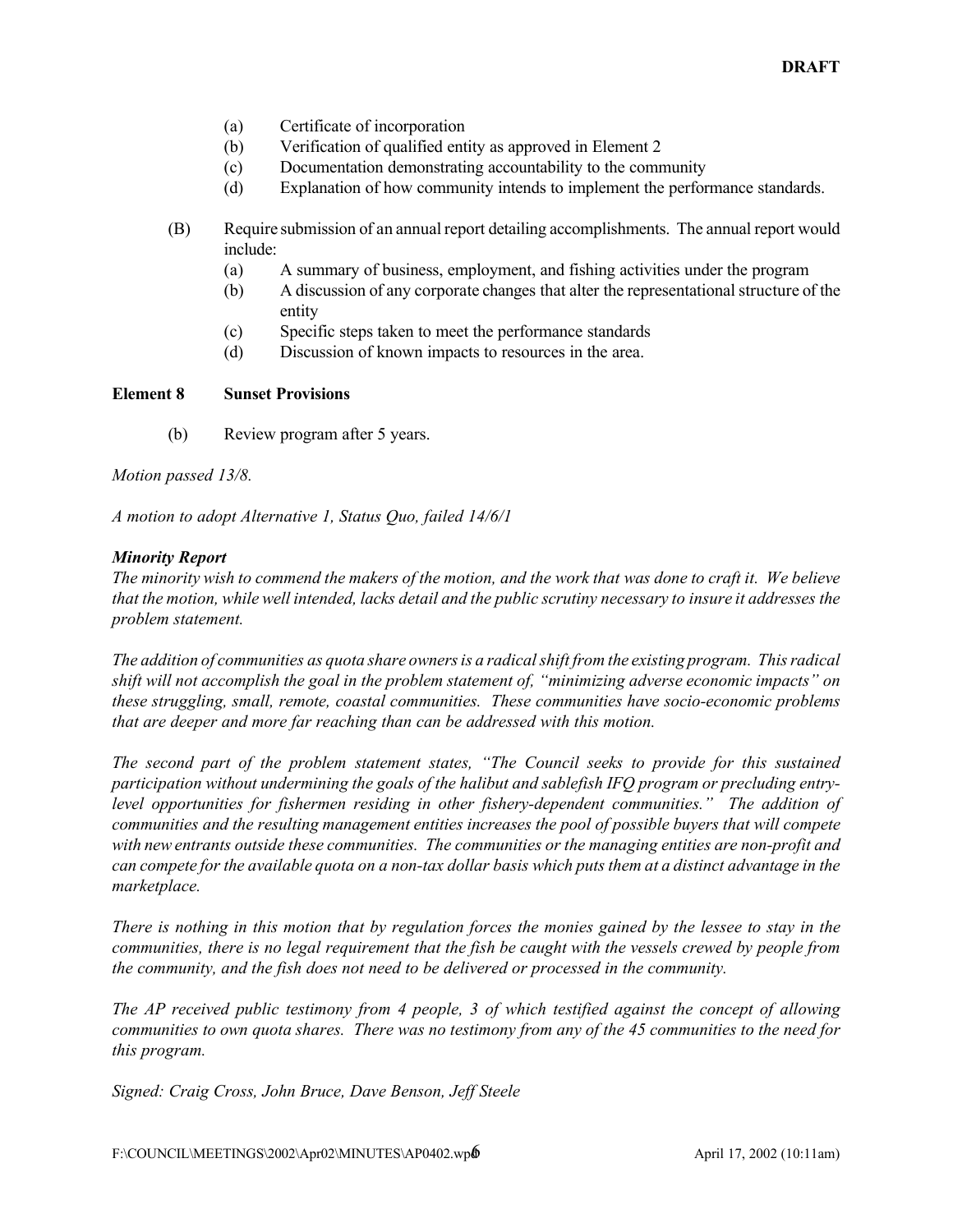### **C-3 Halibut Subsistence**

The AP recommends that the Council adopt Alternative 3, modified as follows:

Part 1: Areas 4C, 4D, and 4E — Eliminate Gear Restrictions

- Part 2: A: In areas 3A, 3B, 4A and 4B— allow stacking of a maximum of 3 times the number of hooks on a single unit of gear per trip, provided that the subsistence users are on board the vessel. No proxy provisions.
	- B: In area 2C, excluding Sitka LAMP, 30 hooks and 20 fish per day is the individual and vessel limit (no stacking, no proxy).
- Part 3: Add to part 3 (A), (B) and (C) and part 4 (area 2C– Sitka LAMP) a community harvest program as specified by the halibut subsistence committee as specified on page 33 of the analysis, with the inclusion of Sitka as an eligible community. Community harvest permits may not used in the Sitka LAMP.

Additionally, the AP requests the Council Halibut Subsistence Committee work with NMFS to develop and issue community harvest permits to federally recognized tribes and other groups that can demonstrate an established pattern of harvest that includes community harvesters. We further consider the implementation of community harvest permits an essential part of the halibut subsistence management plan.

Part 3 (A): in area 3A, Kodiak road zone and Chiniak bay:

- 1. 5 hooks
- 2. 20 fish annual limit
- 3. No proxy system

4. Allow stacking of a maximum up to 3 times the number of hooks on a single unit of gear provided that the subsistence user(s) are on board the vessel.

Part 3 (B): In area 3A, PWS:

- 1. 5 hooks
- 2. No fish annual limit
- 3. No proxy system

4. Allow stacking of a maximum up to 3 times the number of hooks on a single unit of gear provided that the subsistence user(s) are on board the vessel.

Part 3 (C). In Area 3A Cook Inlet:

- 1. 5 hooks
- 2. No fish annual limit
- 3. No proxy system

4. Allow stacking of a maximum up to 3 times the number of hooks on a single unit of gear provided that the subsistence user(s) are on board the vessel.

5. Cook inlet boundary, No action (retain Council lines)

*A motion to retain the Board of Fisheries lines failed 4/8/5.*

Part 4: In area 2C Sitka Sound Lamp Area.

September 1 to May 31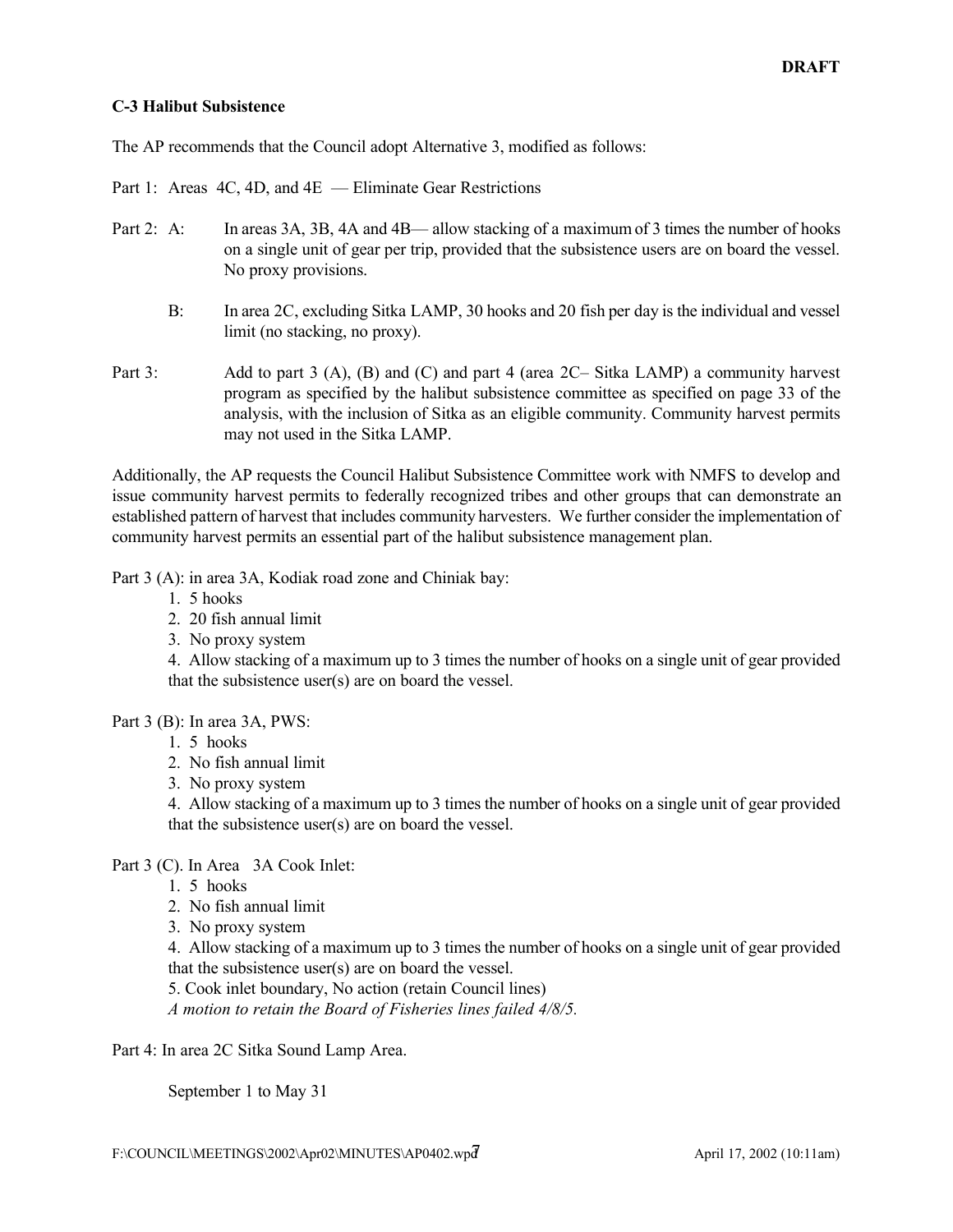- 1. 30 hooks/vessel, power hauling allowed.
- 2. 10 halibut per day/vessel
- 3. No annual fish limit
- 4. No proxy system

June 1 to August 31

- 1. 15 hooks per vessel, no power hauling, no proxy, no stacking
- 2. 5 halibut per day/vessel
- 3. No annual fish limit
- 4. No longline fishing area four nautical miles south and west of Low Island (see chart)

Part 5: Adopt a ceremonial, cultural and educational harvest permit system modeled after USFWS existing system as recommended by the Halibut subsistence committee.

Part 6: For Areas 4B, 4C, 4D and 4E, add a provision allowing retention of legal size halibut for subsistence use by residents of qualifying area 4 communities while CDQ fishing on their own vessels. These retained subsistence caught halibut shall be marked while CDQ fishing and would not count against CDQ harvest. *Motion passed 10/7*

Part 7: The AP requests the Council, NMFS, ADF&G, and IPHC assist the Sitka ADF&G Advisory Committee and other interested groups in gathering information, on an annual basis, on the halibut, rockfish, and ling cod removals by all user groups in the Sitka LAMP and other local areas.

*Motion passed 16/1/1*

### **C-4 CDQ Policy Amendment Package**

The AP recommends the Council add the additional issues in the analysis to be included in the document for final action in June. However, additional analysis of these items is contingent on staff's ability to release document for public review in time for final action during the Council's June 2002 meeting.

1. The analysis should address the question of whether revenues generated from fisheries related investments are in fact, fisheries related.

2. Under alternative 2, further discussion regarding resistance by potential investment partners based on state oversight, ie, page 150 of the analysis.

3. Amplify analysis regarding how much of an equity position in an investment partner creates a CDQ project necessitating state oversight.

4. Analysis expanded with discussion of possible available fisheries related development projects within regions

5. Expand discussion on pages 67-69 regarding escape clauses and criteria for reallocation. Discussion should include the possibility that reallocation would not be to another CDQ group but remaind unallocated.d

6. Under issue 4, add another alternative that would exempt halibut from the foundation allocation.

7. Add an option that would provide a foundation allocation of 5% pollock to each of the CDQ groups.

*Motion passed unanimously.*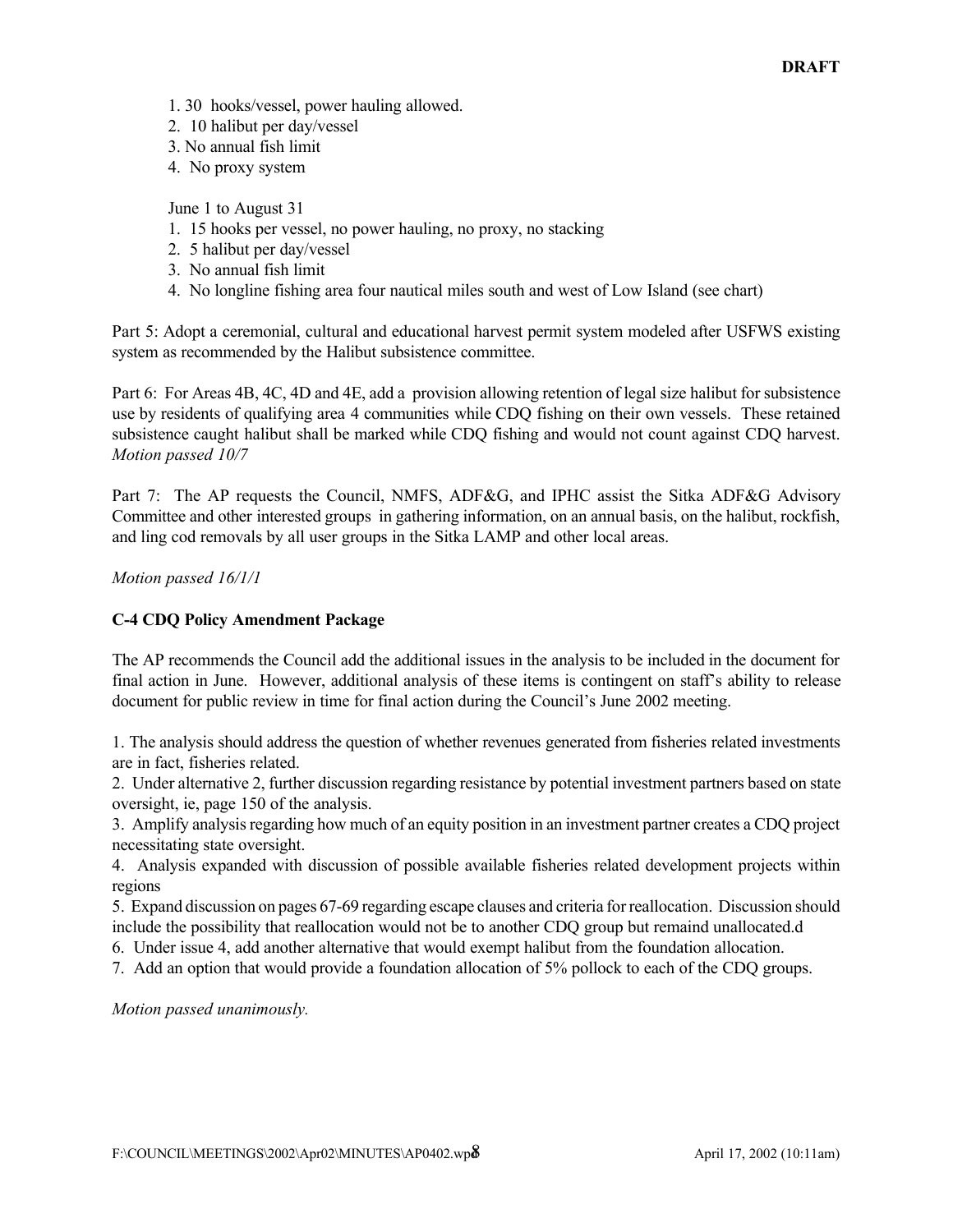## **C-5 BSAI Crab Rationalization**

The AP recommends that the Council consider the following refinements to the crab rationalization analysis:

## **1.4 Initial allocation of QS**

### **1.4.1. Calculation of initial QS distribution will be based on legal landings excluding deadloss.**

(a) Calculation of QS distribution.

Add a suboption for Amendment 10 replacement vessels, that replaced sunken vessels as follows:

For each of the fisheries for which such a vessel holds valid endorsement for any years between the sinking of the vessel and the entry of the replacement vessel to the fishery, allocate QS according to a range of 0 to100% of the vessel's average history for the qualifying years unaffected by the sinking. *Motion passed unanimously*.

## (b) Basis for QS distribution:

Add a new Option 4. For eligibility criteria in section 1.2, the distribution of QS to the LLP license holder shall be on a fishery-by-fishery basis. Such distribution shall be based on (i) the catch history of the vessel on which the LLP license and endorsements are used; or (ii) the catch history of the vessel from which the LLP license and endorsements were transferred to the vessel on which the LLP license and endorsements are used. For the purposes of this paragraph, vessels shall include those replaced in accordance with Amendment 10 to the LLP. With the exception of Amendment 10 replacement vessels, catch histories from different vessels shall not be combined for any single fishery, nor shall distribution of QS be based, in whole or in part, on any catch history of any vessel not lawfully U.S. documented and endorsed as a fishing vessel at the time such distribution is made. License transfers for purposes of combining LLPs must have occurred by January 1, 2002. *Motion passed unanimously.*

# **1.4.2.7 Brown king crab (based on biological season)**

*A motion to create a new qualifying period 1999/2000-2001/2002 failed 8/13.*

# **1.6 Transferability and Restrictions on Ownership of QS/IFQs:**

# **1.6.1 Persons eligible to receive QS/IFQs by transfer:**

Add a suboption under option 2 and 4 that would allow BSAI CDQ qualified communities to be eligible to receive QS/IFQ by transfer (other than any QS designated to owner on board). *Motion passed 10/9*

# **1.7 Use of IFQs**

# **1.7.1 Use by harvesting sectors -**

### **1.7.2.3 Allowances for Catcher/Processors:**

Modify Option 5 as follows: Only catcher processors that both caught and processed crab onboard their qualifying catcher processor vessels in any BSAI crab fishery during 1998 or 1999 will be eligible for any CP QS in any IFQ or Coop program. *Motion passed unanimously.*

Add an option to create use it or lose it provision (In the context of binding arbitration...)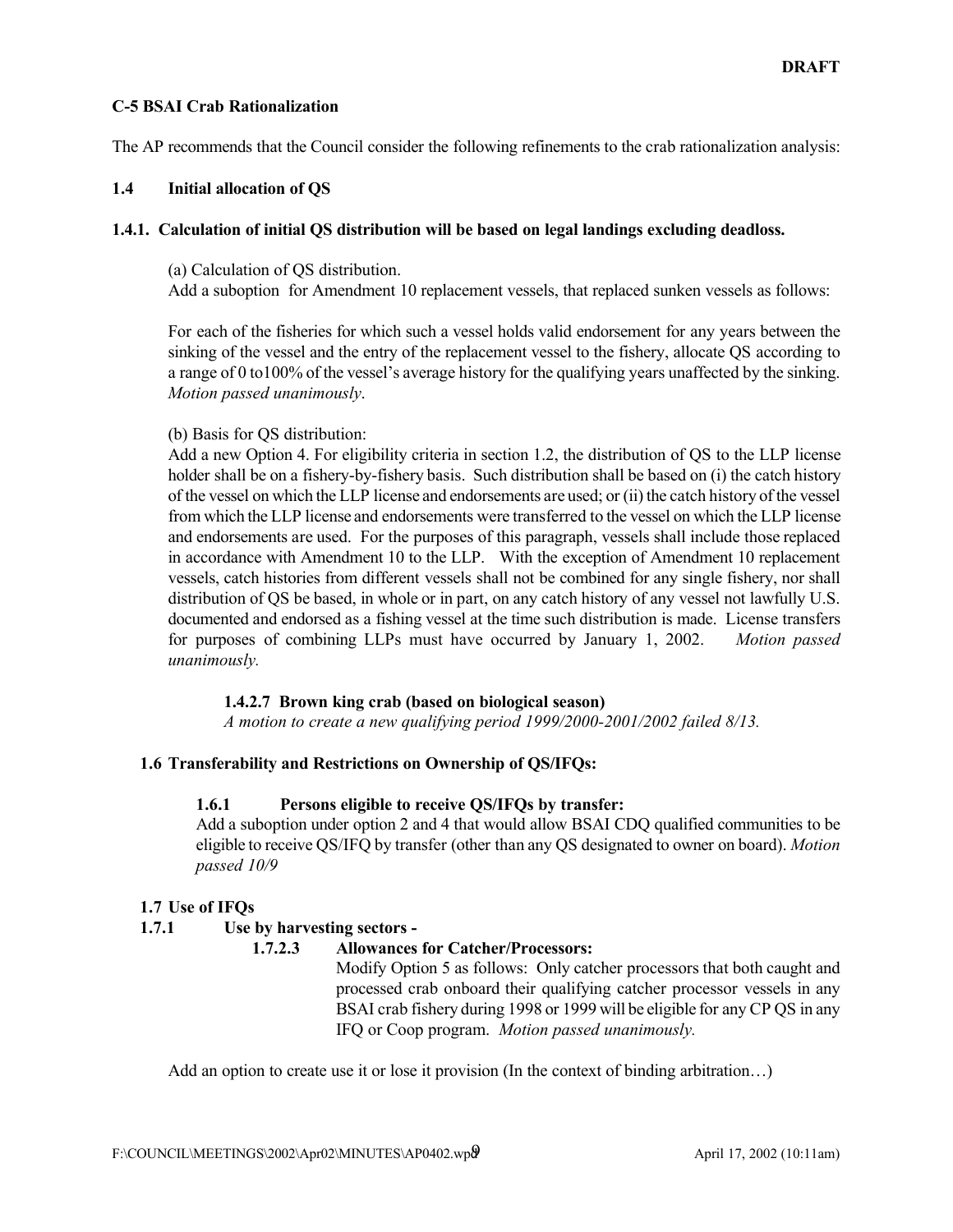a) Harvester quota share holders must fully utilize their Class A harvesting quota shares in the season while a fishery is open or lose the amount that is not utilized for one season in the next season. The unused quota shall be distributed:

- 1. To all quota share holders in the fishery proportionally
- 2. To all quota share holders in the fishery equally
- 3. To open delivery
- Class A quota redistributed shall retain its regional designation

*Motion passed unanimously.*

### **1.7.3 Catch accounting under IFQs -**

Add a new Option 5. ADFG and BOF will address the concerns of discards, highgrading, incidental catch and the need for bycatch reduction and improved in season monitoring to coincide with implementation of a rationalization program. *Motion passed unanimously.*

### **1.8 Other Optional Provisions**

Option 5. Owner On Board Option

Add suboption: Any transfer of QS designated at initial allocation as "owner on board" quota would count against "1<sup>st</sup> refusal" requirement. *Motion passed unanimously*.

### **1.8.5 Sideboards:**

Add a new sideboard option with the following options:

- 1. Non AFA vessels that qualify for QS in the rationalized opilio crab fisheries would be limited to their
	- a) groundfish catch history excluding sablefish or
	- b) pcod catch history

in the GOA fisheries. The years for qualification would be 1995-1999.

2. Sideboard exemptions:

1. exempt vessels from sideboards which had opilio landings in the qualifying years of:

- Option a. <100,000 pounds
- Option b. <70,000 pounds
- Option c.  $\leq 50,000$  lbs
- 3. exempt vessels with more than 100, 200, or 500 tons of GOA cod total landings in the years 95-99

4. vessels with <10, 50 and 100 tons total in the qualifying period would be prohibited from participating in the GOA cod fishery.

5. administer the program on an individual vessel basis *Motion passed unanimously.*

### **2.3 Initial allocation of processing quota shares**

Add a new Option 4. If the buyer can be determined to be an entity other than the entity on the fish ticket, then the IPQ shall be issued to that buyer.

Add a new sub-option (i): The qualifying years for issuance of IPQ in the Western Aleutian Islands (Adak) red king crab fishery will be: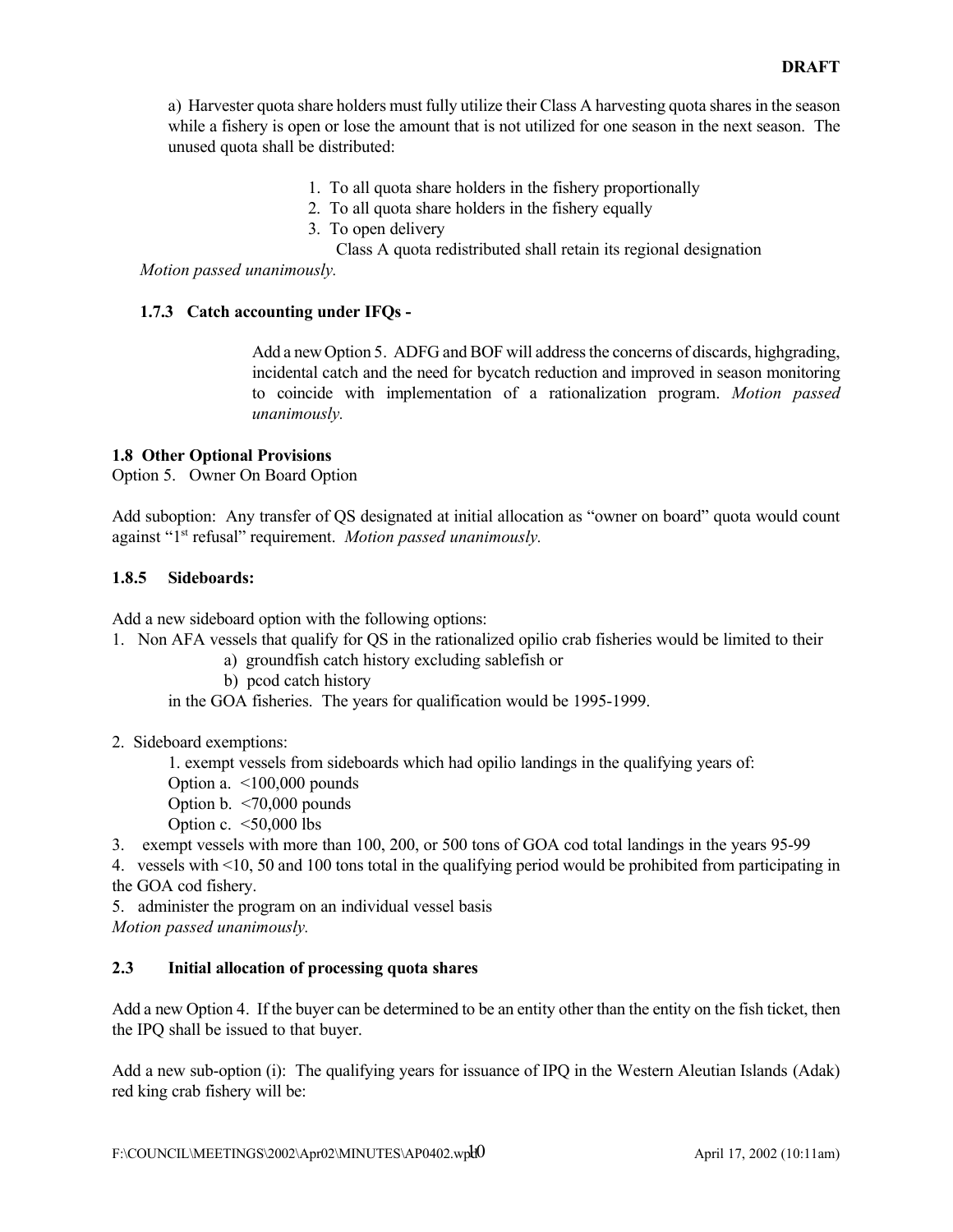Option A. 1992/93 to 1995/96 Option B. Pro rata to Western Aleutian Islands brown king crab IPQ Option C.  $0 - 50\%$  of IPQs would be allocated to the community of Adak *Motion passed unanimously* 

## **2.5 Implementation of the open delivery processing portion of the fishery:**

Add a new option 2. In CDQ communities that currently (April 2002) do not have a shoreside crab processing facility, crab delivered to a processing plant which is subsequently built and owned at least fifty percent (50%) by the CDQ group representing that community shall be exempt from Class A share ITQ provisions.

Option 1. Including regionalization

Option 2. Excluding regionalization

*Motion passed unanimously* 

**2.7.2 Use caps:** modify the range in options as follows:

Option 1. Annual use caps ranging from 30% - 60 *80*% of the GHL (or TAC) by fishery.

Option 2. Annual use caps of quota share equal to the largest PQ holder's share in each specific fishery.

Add a new Option 3. No use cap when the TAC designated for a region is less than  $1 - 4$  million pounds in a season.

*Motion passed unanimously.*

## **2.8.3 Binding Arbitration**

The AP requests that the Council appoint a technical working group to further assess the means to implement a system of Binding Arbitration as part of the crab rationalization programfor all alternatives considered. The working group should be charged to return with a report to the Council in June, 2002. The AP recommends that the working group include staff support, NOAA GC, and representatives of the AMA, the processors, and harvesting groups. Further we request that the Council/NMFS provide the resources to attempt to bring in representatives of the harvest and processing sector from the Newfoundland crab fishery, who participated in the process with John Sackton, the arbitrator.

Additionally, the AP recommends costs of arbitration and market research be funded by one-quarter of one percent of the federal fee on the ITQ program from the fisheries subject to the rationalization plan – distributed equally to an arbitration fund to the harvesters legally constituted collective bargaining association.

a) One quarter of one percent of the program for enforcement and management

*Motion passed unanimously.*

Elements of the binding arbitration process: The AP recommends adding the following additional options:

- 1. Arbitration may bind:
	- Option 1. All harvesters
	- Option 2. Only fishermen associated with a particular processor entity
	- Option 3. All processors
	- Option 4. Only the processor associated with a particular group of harvesters
- 2. The arbitrator shall base its decision on
	- Option 1. Historical sharing of revenues in the fishery
	- Option 2. Historical revenues and costs of the fishery
	- Option 3. Distribution of revenues in excess of variable costs in the fishery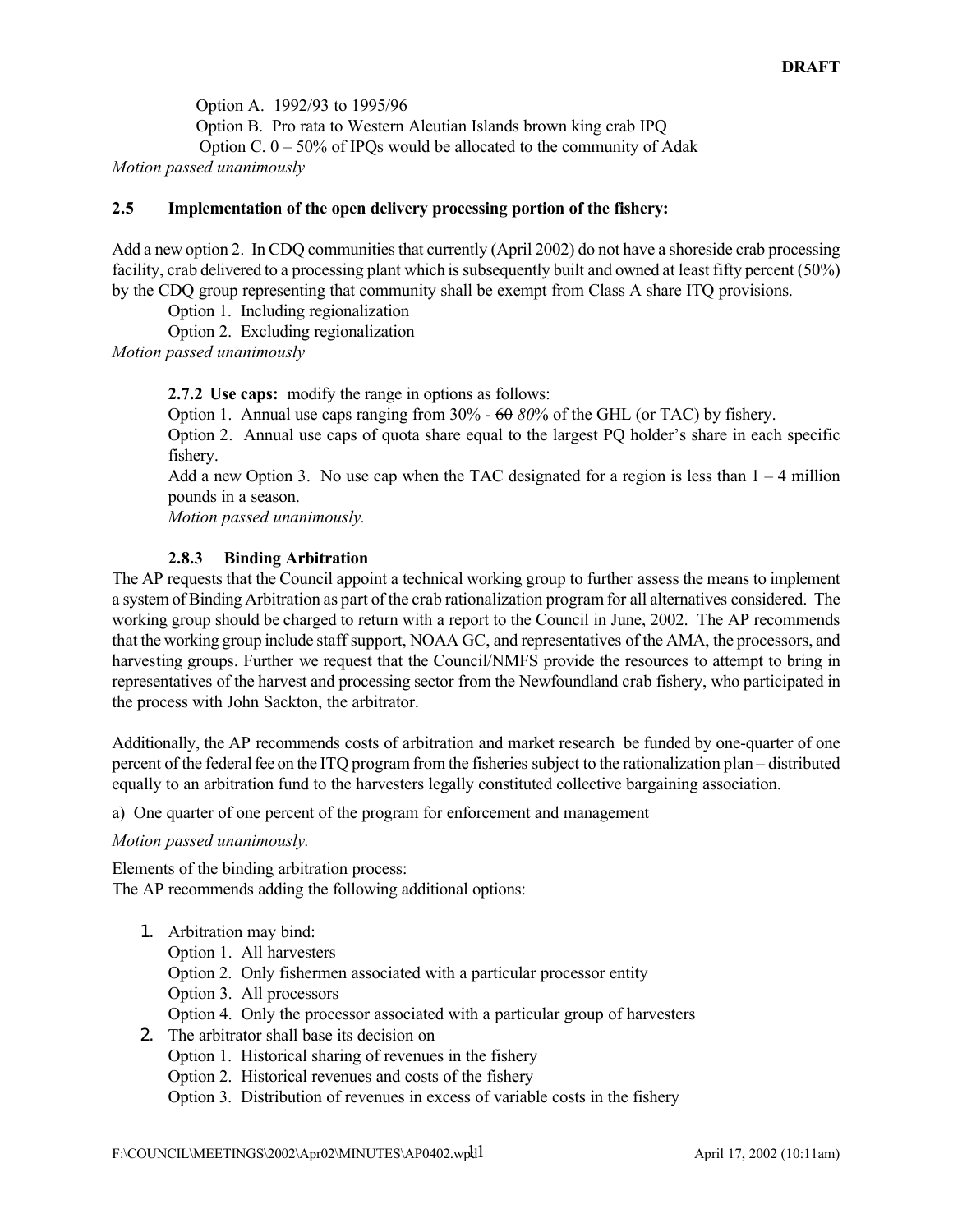Option 4. All of the above and any other relevant factors the parties present to the arbitrator

3. An arbitration decision may be enforced by Option 1. Standard contract law provisions Option 2. Use it or lose it provisions for both harvesters and processors Option 3. Specific performance requirement

*Motion passed unanimously.*

# **3.0 Regionalization Elements**

### **3.2 Regional categorization of processing and/or harvesting quota shares**

Modify 3.2.1 as follows: Categorization will be based on all historical landings. Periods used to determine regional percentages are as follows:

| Option 1.        | 1995 - 1999 |
|------------------|-------------|
| Option 2.        | 1997 - 1999 |
| Add newOption 3. |             |

- 1. There shall be no regional designation when the percentage associated with the region is  $0 8\%$ .
- 2. There shall be no regional designation of the Baridi fishery shares.
- 3. There shall be no regional designation of the Bristol Bay red king crab fishery shares.
- 4. Pribilof red king crab Class A shares shall all be designated for the Northern Region.

5. Pribilof blue king crab Class A shares shall all be designated for the Northern Region. *Motion passed unanimously.*

### **3.4 Alternative Regionalization/Community Protection:**

Recateorize and add a new option 2:

*Option 1*. Processing history may leave an eligible community of origin in which the history was established with permission of the eligible community. The processing QS may change communities with negotiated agreement between the processor and the originating (eligible) community; these agreements will be filed with the Secretary of commerce thirty days prior to the quota share leaving the eligible community.

"Eligible communities" shall be defined as any community in which aggregate (community) landings exceeded 0-8% of the species for which processor QS is awarded during the qualifying period.

"Community landings" for closed fisheries will be determined using a formula that mirrors "processor option one" as defined in the current analysis.

### Add a new Option 2:

Under this option, processor quota shares are subject to regional designations as set forth in Section 3.1, 3.2 and 3.3. A processing quota share holder may switch processor quota from one region to another region (on an annual or permanent basis) by compensating the community that is impacted by that change. A processor must provide compensation only if it switches from one region to another region. A change in location of processing within a region does not require compensation to a community. Compensation for a permanent departure from a region is only required one time; a subsequent change to another region does not require further compensation by the processing share quota owner. A switch of the region of processing under this option would include the following elements: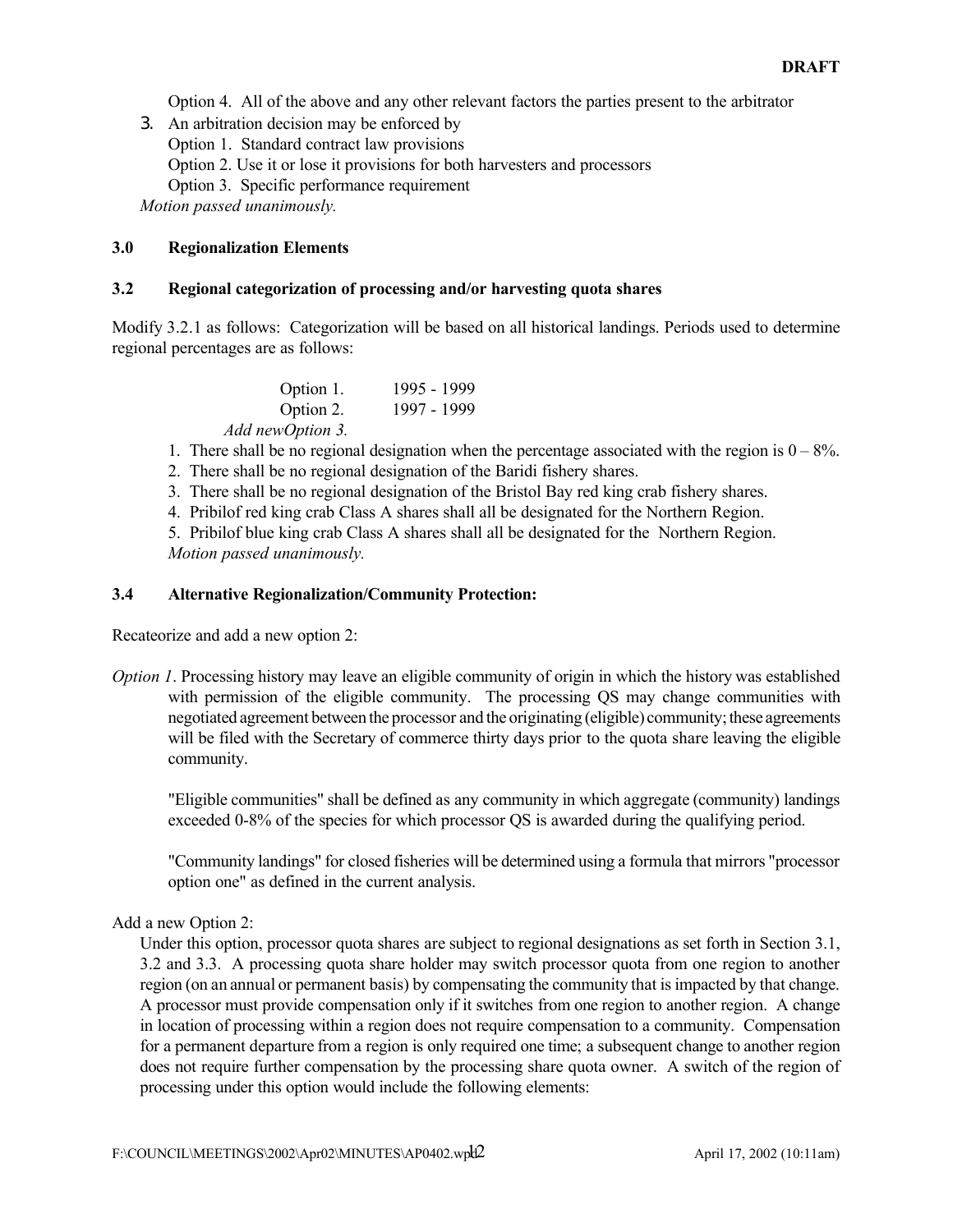1. This option does not displace the regional designation of Class A shares or the processing of quota delivered under Class A shares. It instead provides an option for the delivery and processing of quota from Class A shares using IPQ into a different region upon compensation (in a manner and form acceptable to the effected community) to switch to another region.

2. The community to be compensated would be determined by the community that received the raw fish tax associated with the IPQ being transferred. The options for determining the community include:

- (a) The community to which the raw fish tax was paid in 1, 2, 3 or 4 years prior to the proposed transfer;
- (b) The community to which the raw fish tax was paid in the period used to determine eligibility for the issuance of IPQ;
- (c) The community to which a majority of the raw fish tax was paid in the period designated in a or b above.

3. The processor that pays the compensation to the community may designate the harvester that also is allowed to switch from the original region to another region. The harvester is free to accept or reject that designation.

4. The option applies only to IPQ and corresponding Class A shares. It does not apply to any processing of Class B shares nor to Class B shares themselves.

5. The entity entitled to negotiate on behalf of the community shall be designated by one of the following: The State of Alaska or the United States Department of Commerce.

6. This option may be addressed through a trailing amendment.

*Motion passed unanimously.*

d. Community Development Allocation (based on existing CDQ program):

Modify as follows:

Option 5. For the Aleutian Islands brown king crab fishery, the percentage of resource not utilized (difference between actual catch and GHL) during base period is allocated to the community of Adak *Motion passed unanimously.*

# **6.1 Coop model with the following elements and options:**

Modify as follows:

**1. Individual harvesting and processing histories** are issued to both catcher and processors and catcher processors.

> (Harvesters under Section 1.3.2 which meet program qualifications. Processors under Section 2.1, 2.3, and 2.4 (Options 1-4) which meet qualifications of the program).

### **8) Duration of coop agreements.**

Add a Suboption . A harvester quota share holder may exit the cooperative at any time after one season. One season shall mean the season established by the Alaska Board of Fisheries for the fishery associated with the quota shares held by the harvester." *Motion passed unanimously.*

Add a new element 7.0: Implement a systematic data collection system for economic data, sufficient to monitor the relative distribution of both revenue and "quasi-rents"/profit in the processing and harvesting sectors. *Motion passed unanimously.*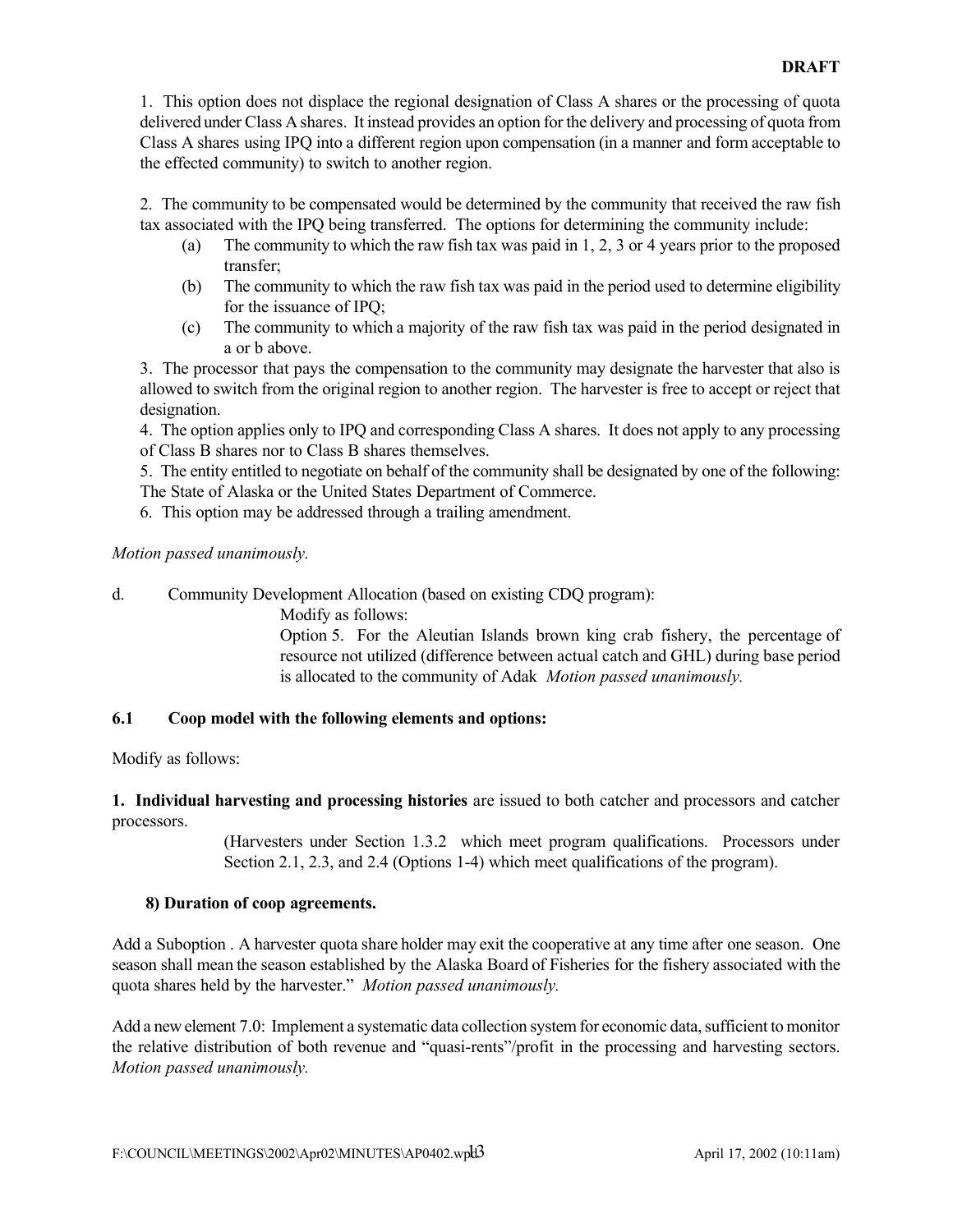Finally, the AP recommends the problem statement be modified to remove the language in the final sentence stating "retain parity" and replace with "achieve equity." *Motion passed unanimously. The following motion failed 7/13.*

## *Minority Report*

*The following AP members believe that the Bering Sea Crab Rationalization Alternatives document should include the following option for analysis:*

### *Initial Allocation of Harvester QS (option 1.2 new sub-option)*

*(a) Reserve (0-20%) of QS pool for allocation to eligible processors(as defined by 2.1) to be distributed according to the formula in 2.3. This allocation would be in lieu of IPQ allocations.*

*The current analysis is focused on a strict one pie option or a complete two pie system. Interested parties are generally polarized behind one model or the other. The two pie option clearly shifts bargaining power toward the processing sector and depends entirely on a successful arbitration model – which is yet to be achieved – for processor accountability. On the other hand, the one pie option minimizes processor concerns. A third option within the one pie concept, which recognizes processor desire for equity and provides QS for processors but does not provide a class of processor shares (IPQs) issued in perpetuity, will provide a middle ground for stakeholders and become a better choice for the Council.*

*Early recommendations by Scott Matlich, the State's economist, identified that a one pie system, modified in this way, was a model that would protect processors.*

A modified one pie system is similar to current rationalization systems and its results are more predictable. *The two pie approach is entirely theoretical, abstract and has never been tried. Its evaluation in the analysis, based on game theory, may not be reliable. Adopting the two pie system could have significant unintended consequences.*

*Concerns processors have about keeping their traditional fishermen in a rationalized fishery can be addressed by processor issued harvesting shares. The processors can use their shares as incentives to existing fishermen, leverage to obtain new fishermen or realize their value through having them fished on a harvesting vessel.*

A two pie system in combination with rationalization, is likely to result in high transaction costs associated *with matching up appropriately designated pieces of the two pies.*

*Signed by: David Fraser, Dan Falvey, Michelle Ridgway, Hazel Nelson, Duncan Fields, Jeff Stephan*

# **(b) Bering Sea Crab EIS**

The AP appreciates the staff's effortsin developing the preliminary draft materials on the EIS for the FMP for BSAI King and Tanner Crab fisheries. The AP recommends the Council request staff to build the analysis to include discussion of the following issues:

1. Clarify, prioritize and develop objectives and benchmarks for the conservation goals identified in the problem statement.

2. Develop a table summarizing the conservation goals and objectives that the public may use to efficiently contrast the environmental benefits and impacts of the alternatives and elements.

3. Include a discussion of the suite of mitigation tools which may be applied to address resource conservation concerns emerging under each alternative.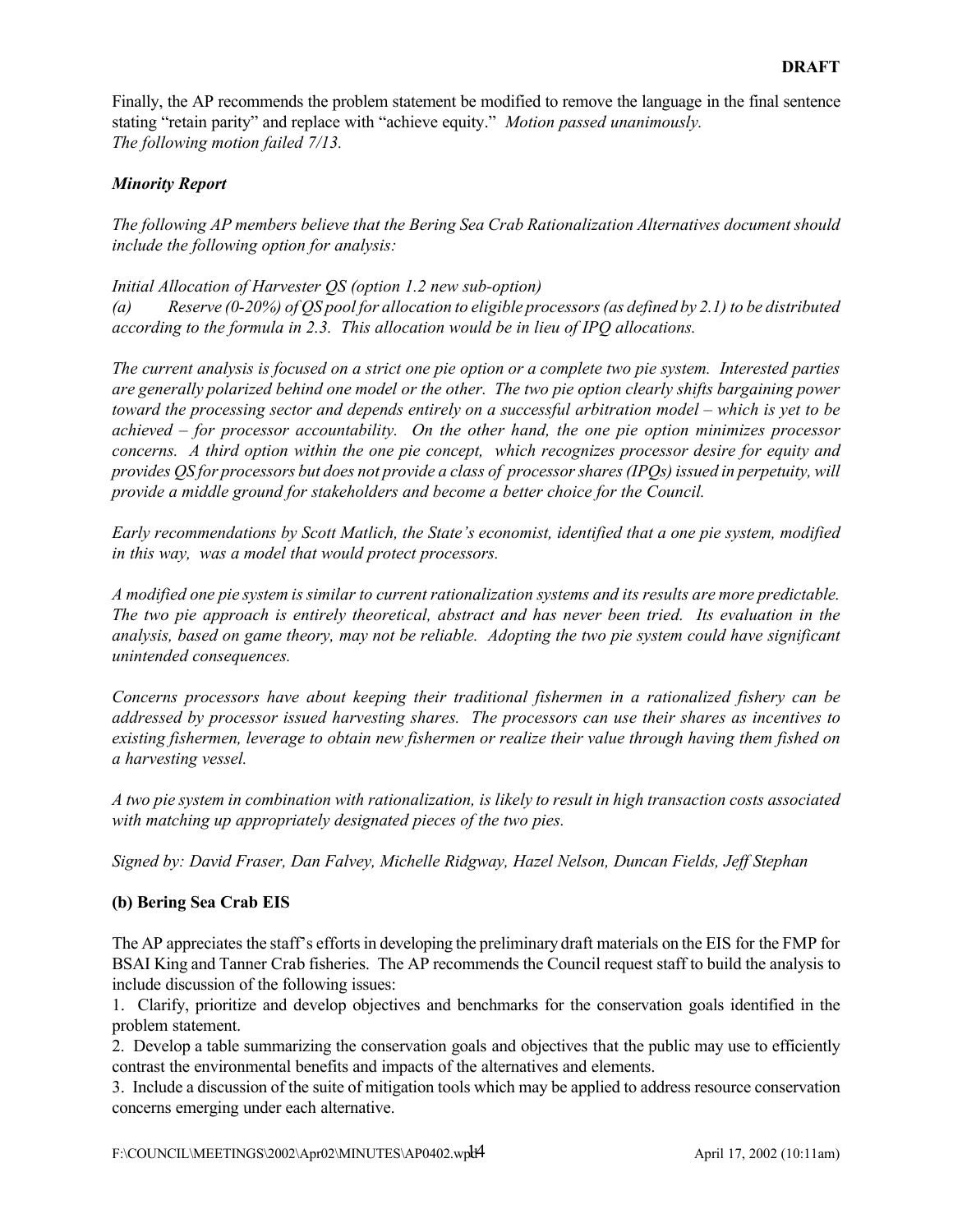4. Expand discussion of impacts to the human environment under each of the various rationalization alternatives considered in the analysis.

*Motion passed unanimously*.

# **C-7 AFA**

## **(a) IR/IU**

The AP recommends that the document be sent out for public comment on track for a Council decision on flatfish IR/IU modification in June, 2002. The following changes on that section of the document should be made:

1. Expand the discussion of each alternative to include how each alternative meets or fails to meet the intent of Congress's inclusion of the "to the extent practicable" clause for bycatch reduction measures as set out in the Congressional Record of September 27<sup>th</sup> 1996.

2. As per the SSC's minutes, add a qualitative discussion of the costs associated with processing essentially "valueless" IR/IU flatfish species, additional transportation costs, modification costs for CVs such as hold modifications necessary to segregate flatfish from target species, and potential environmental as well as economic costs associated with disposal of unmarketable flatfish catches.

3. Include the summary tables and graphs used in the presentation

4. Add an option to delay implementation of the 100% standard for years - *Motion passed 19/1.*

The AP further recommends that the suite of alternative bycatch reduction measures in the current analysis be separated fromthe IR/IU package and be developed intoan expanded analysis of alternative bycatch avoidance and discard reduction measures for PSC and groundfish species.

These measures should include but not be limited to: PSC and other bycatch management pools (modeled after the AFA halibut and crab bycatch management under coops); HMAP or deck sorting of halibut for trawlers; required or voluntary use of halibut excluders.

The intent of breaking off the alternative bycatch measures is to develop the "creative thinking" on alternative bycatch reduction measures referenced in the April 8, 2002 letter from Dr. Balsiger. The focus of evaluation for each potential measure should be to examine how each would effect savings in halibut or other PSC mortality, savings in bycatch or discard of groundfish, including methosd to establish, monitor, IR/IU standards. and enforce realistic ii or both. These measures would be developed by an industry workgroup, in consultation with Council and NMFS staff, MRAG, and NOAA GC.

This committee would be charged with reporting back to the Council as soon as possible and no later than October 2002.

# *Motion passed 18/1.*

### **(b) Additional sideboards for winter Pacific cod fishery**

The AP recommends the Council not send out the analysis for public review. We request the following modifications be made and the document be brought back for further review prior to release. The information in the draft EA for amendment 73 and in public comment indicates that the concerns of the 3 "traditional cod vessels"mayhave components other thandirect AFAimpacts. This issue requires a broader problem statement than the proposed "prevent AFA impacts" problem statement.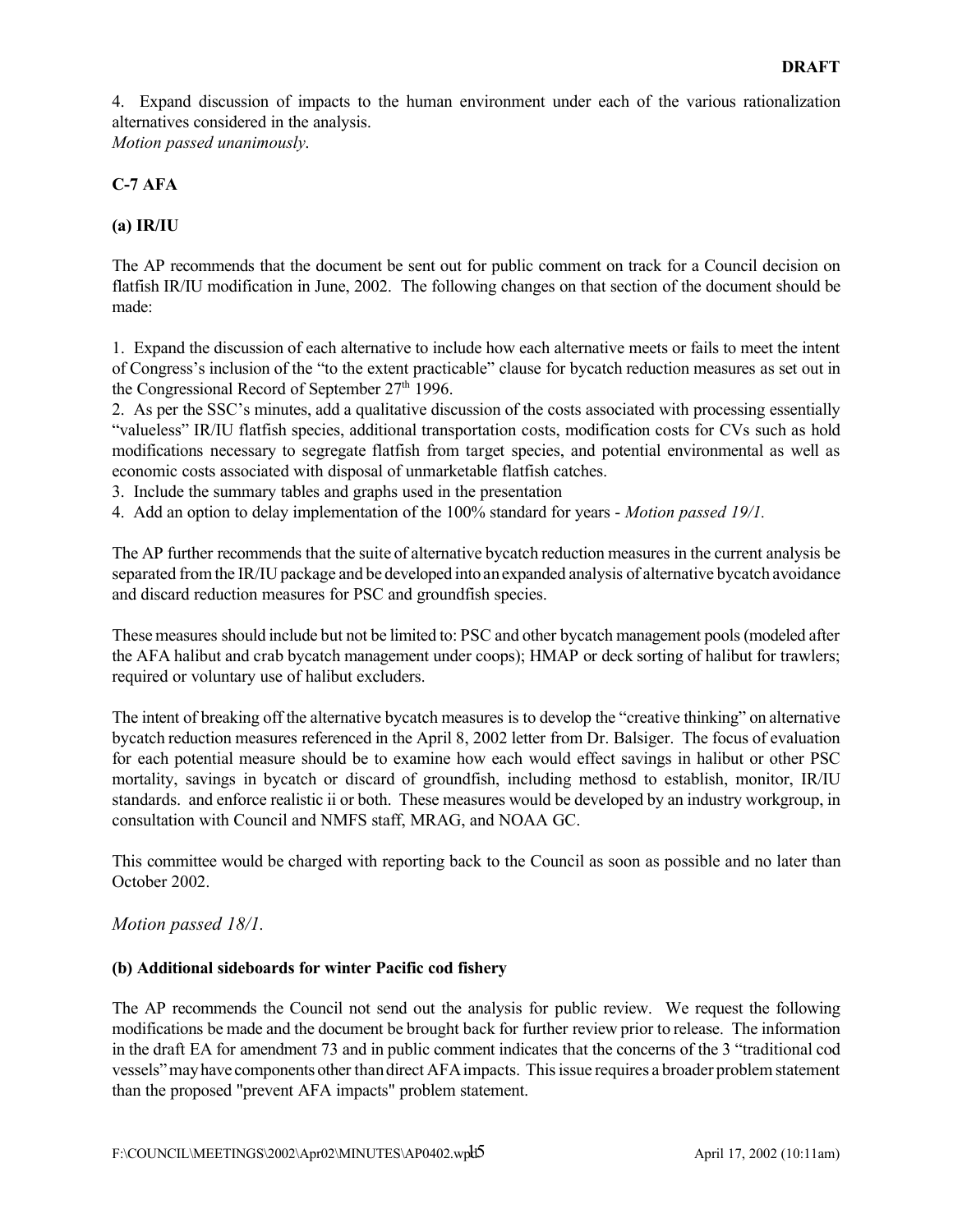#### Problem Statement.

The problem statement should be revised to incorporate elements of the problem statement the Council developed for the fixed gear split and cod endorsement analysis which focused on preventing impacts to vessels with a history of investment and dependence on cod from the entry of new vessels.

#### The Analysis

The analysis should attempt to distinguishing AFA impacts from other elements are at work that impact CV cod vessels, both AFA and non-AFA. Areas that should be explored in the analysis include:

a) TAC changes - The absolute amount of catch per vessel is partly a function of TAC changes (270,000 MT in 1997 vs 188,000 MT in 2001). Cod TACs have been lower in recent years, so on average most vessels have seen reductions in catch that may not reflect a change in the share of the catch

b) SSL regulations in place in various years (area closures and seasonal apportionments) that have reduced the available grounds and intensified the need to race for the seasonal apportionment.

c) Latent licenses becoming more active through the entry of non-AFA vessels without a long term dependence on the cod fishery may have eroded the historic share of the traditional non-AFA cod. (RAM LLP database show there are 38 CV non-AFA trawl permits for the BS in addition to the 3 "traditional" non-AFA vessels)

d) Increased effort by the pot cod fleet, particularly in 2000 when opilio was delayed, may have reduced the area available to the trawl CV's.

e) Unintended consequences of the "Exempting vessel" provisions.

- exemptions may have created a "race for the sideboard" that provides an incentive for nonexempt vessels to start early to avoid being the "last man standing."

- exempt vessels may have increased their post afa share of cod catches relative to their catch history

Questions for the analysis:

How many latent licenses exist in the Bering Sea CV trawl sector for non-AFA vessels?

What are the participation patterns for AFA and non-AFA Bering Sea CV's in the cod trawl fishery at various thresholds i.e., 250k, 500k. (the "Matulich" style figures used in the fixed gear cod endorsement analysis)?

What are the catch history shares from 1995-2002as a % of TAC of:

- the 3 traditional cod vessels
- other "latent"(?) non-AFA catcher vessels
- the AFA non-exempt vessels
- the AFA exempt vessels
- non-LLP endorsed trawl CV's fishing in state waters

What are the post AFA catch shares from 1995-2002 as a % of TAC and the daily/weekly participation patterns of:

- the 3 traditional cod vessels
- other "latent"(?) non-AFA catcher vessels

F:\COUNCIL\MEETINGS\2002\Apr02\MINUTES\AP0402.wpdf6 April 17, 2002 (10:11am)